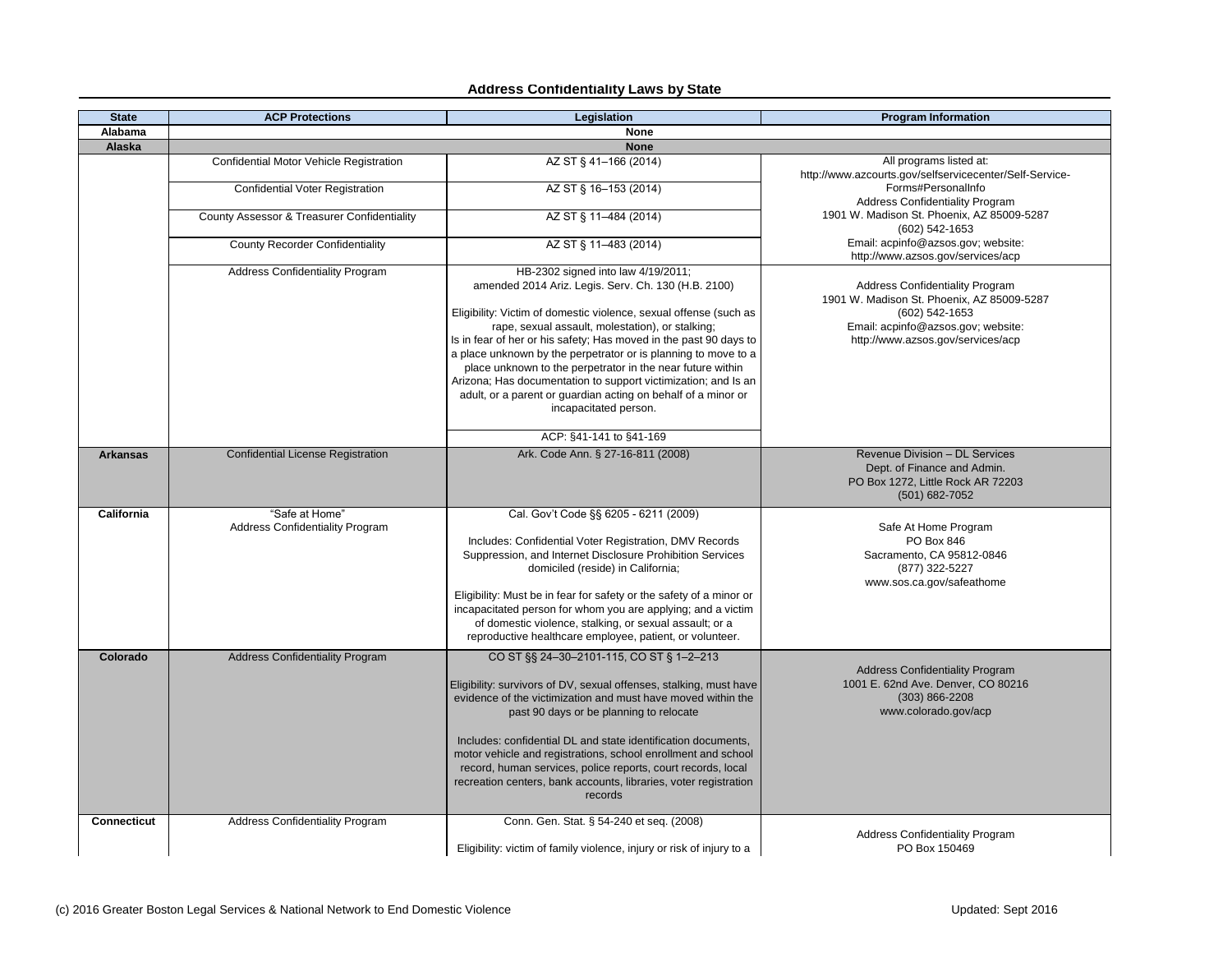30 Trinity Street tford, CT 06115-0469 (860) 509-6006 /cwp/view.asp?a=3177&q=391912

Address Confidentiality Program Office of Attorney General 820 N. French St. mington, DE 19801  $(800) 870-1790$ are.gov/title11/c096/sc02/index.shtml

HI H.B. 446).

**Confidentiality Program** PO Box 1737 Boise, ID 83701-1737 (208) 334-2852 .idaho.gov/ACP/index.html

Gonfidentiality Program Washington St. 5th Floor lianapolis, IN 46204 (800) 321-1907 yeneral/legal/victim/address\_confidentiality. html confidential@atg.in.us

|                       |                                         | child, sexual assault or stalking, who has permanently and<br>confidentially moved away from abuser. Participants complete<br>applications through a community based domestic violence or<br>sexual assault crisis program located throughout the state.<br>Application process involves meeting with an application<br>assistant and receiving orientation information about the<br>program. Includes: Confidential Address for Voter Registration<br>and Confidential Marriage Records                                                                            | $30 -$<br>Hartford<br>(86)<br>www.ct.gov/sots/cwp/                                |
|-----------------------|-----------------------------------------|---------------------------------------------------------------------------------------------------------------------------------------------------------------------------------------------------------------------------------------------------------------------------------------------------------------------------------------------------------------------------------------------------------------------------------------------------------------------------------------------------------------------------------------------------------------------|-----------------------------------------------------------------------------------|
| <b>Delaware</b>       | Confidential Motor Vehicle Registration | 21 Del.C. § 305 (2015)                                                                                                                                                                                                                                                                                                                                                                                                                                                                                                                                              |                                                                                   |
|                       | <b>Confidential Voter Registration</b>  | 15 Del.C. § 1303 (2011)                                                                                                                                                                                                                                                                                                                                                                                                                                                                                                                                             | <b>Address Co</b>                                                                 |
|                       | <b>Address Confidentiality Program</b>  | 11 Del.C. § 9612 (2011)<br>Eligibility: victim of domestic violence, sexual assault or stalking<br>who has filed for a protection from abuse or who is or was<br>named as a victim in any criminal or delinquency proceeding<br>brought for the purpose of determining liability for the<br>commission of any crime or offense, or a person who has an<br>agreement with the DOJ or a person who is a member of the<br>same household as a program participant or a person who has<br>obtained or is seeking relief from a domestic violence program<br>or service. | Office of<br>820<br>Wilmin<br>(80)<br>http://delcode.delaware.g                   |
| <b>District of</b>    |                                         | <b>None</b>                                                                                                                                                                                                                                                                                                                                                                                                                                                                                                                                                         |                                                                                   |
| Columbia              |                                         |                                                                                                                                                                                                                                                                                                                                                                                                                                                                                                                                                                     |                                                                                   |
| Georgia               |                                         | <b>None</b>                                                                                                                                                                                                                                                                                                                                                                                                                                                                                                                                                         |                                                                                   |
| Guam<br><b>Hawaii</b> |                                         | <b>None</b><br><b>None</b>                                                                                                                                                                                                                                                                                                                                                                                                                                                                                                                                          |                                                                                   |
|                       |                                         | Address Confidentiality Program that included voter records was proposed in legislation in 2015 but did not pass (2015 HI H                                                                                                                                                                                                                                                                                                                                                                                                                                         |                                                                                   |
| Idaho                 |                                         |                                                                                                                                                                                                                                                                                                                                                                                                                                                                                                                                                                     |                                                                                   |
|                       | <b>Address Confidentiality Program</b>  | Idaho Code Ann. § 19-5701 to §19-5708 (2008)<br>Includes: Confidential Voter Registration, confidential address<br>for driver's license                                                                                                                                                                                                                                                                                                                                                                                                                             |                                                                                   |
|                       |                                         | Applicant must have Protective Order or can have letter from<br>prosecuting attorney that person is a victim of DV, SA, etc. and<br>that abuser charged with the crime; applicants apply directly<br>through program, not through assistants                                                                                                                                                                                                                                                                                                                        |                                                                                   |
| <b>Illinois</b>       |                                         | <b>None</b><br>ACP exists ONLY in statute; Program is not funded and legislation calls for funding in order to implement program<br>http://www.ilga.gov/legislation/ilcs/ilcs3.asp?ActID=2101&ChapterID=59                                                                                                                                                                                                                                                                                                                                                          |                                                                                   |
| Indiana               | <b>Address Confidentiality Program</b>  | IC 5-26.5-1-1 to IC 5-26.5-5-5                                                                                                                                                                                                                                                                                                                                                                                                                                                                                                                                      | <b>Address Co</b><br>PC<br>Boise,<br>(20)<br>http://sos.idah<br><b>Address Co</b> |
|                       |                                         | Program Requirements: (1) Valid Protective Order; (2) Be a<br>victim of DV, SA, or stalking; (3) Be in fear of safety; and (4) Be<br>18 years of age or have an adult/parent/guardian apply on<br>behalf of minor                                                                                                                                                                                                                                                                                                                                                   |                                                                                   |
| lowa                  | "Safe at Home"                          | I.C.A. $\S$ 9E.3 (2016)                                                                                                                                                                                                                                                                                                                                                                                                                                                                                                                                             | 302 W. Was<br>Indiana<br>(80)<br>http://www.in.gov/attorneygene<br>Email: con     |

Safe at Home 899 E. 12th St. PO Box 959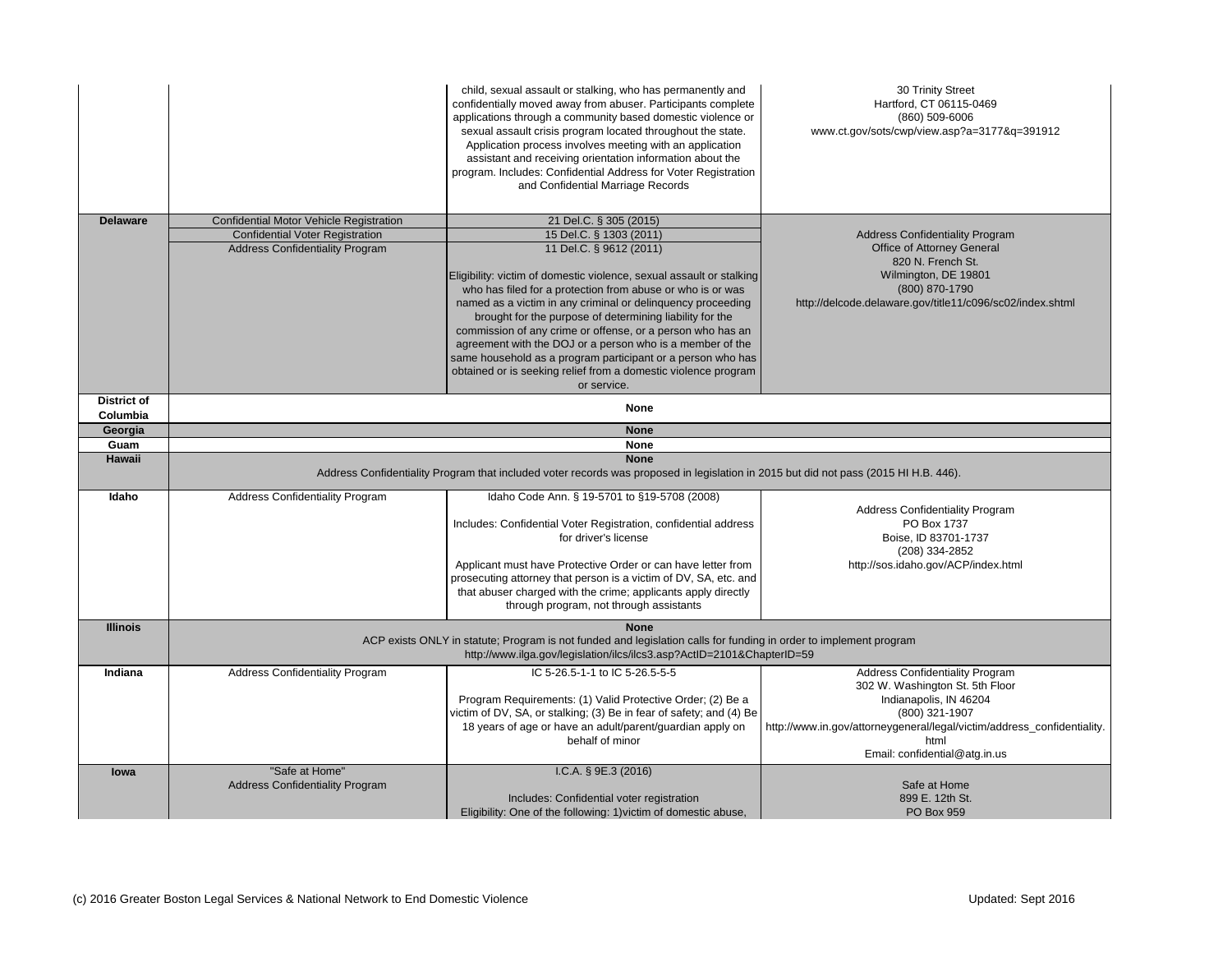Safe at Home PO Box 798 eka, KS 66601-0798 (785) 296-3806 sos.ks.gov/safeathome

s Confidentiality Program PO Box 91301 ton Rouge, LA 70821 (225) 925-4792  $N$ ffice/AddressConfidentialityProgram/Pages /default.aspx

|                 |                                                                                                    | domestic abuse assault, sexual abuse, stalking or human<br>trafficking, 2) person fears for person's safety, safety of another<br>who lives in the same household, or safety of the persons on<br>whose behalf the application is made.                                                                                                                                                                                                                                                                                                                                                                                                                                                                                | De<br>https:/                                       |
|-----------------|----------------------------------------------------------------------------------------------------|------------------------------------------------------------------------------------------------------------------------------------------------------------------------------------------------------------------------------------------------------------------------------------------------------------------------------------------------------------------------------------------------------------------------------------------------------------------------------------------------------------------------------------------------------------------------------------------------------------------------------------------------------------------------------------------------------------------------|-----------------------------------------------------|
| <b>Kansas</b>   | "Safe at Home"<br><b>Address Confidentiality Program</b>                                           | Kan. Stat. Ann. §§ 75-451 to -458. (2008)<br>Eligibility: victim of domestic violence, sexual assault, stalking<br>and/or human trafficking or an adult family member residing<br>with a program participant; a parent acting on behalf of a minor;<br>or a guardian acting on behalf of an incapacitated person.<br>Located at or planning relocation to an address unknown to the<br>perpetrator; and willing to make the secretary of state's office<br>their legal agent for service of process and recipient of first-<br>class and certified mail.                                                                                                                                                               | Top<br>www.s                                        |
| <b>Kentucky</b> | <b>Address Confidentiality Program</b><br>Note: currently just for confidential voter registration | KRS § 14.260 (2015), note: 2016 KY H.B. 59 (NS) would<br>require, despite funding, for the program to be implemented<br>and create for a lower standard of proof for victims in proving<br>they are, indeed, victims, would allow residency requirement to<br>be fulfilled easier, and would expand program to include DL<br>registration, P.O. box assignments<br>Who is eligible: 1) those who have a current emergency<br>protective order or domestic violence order under KRS Chapter<br>403, 2) victims of a specified offense (eg. domestic violence<br>and buse, stalking, a sex crime, or a crime against a minor<br>victim) in an ongoing criminal case or a criminal case that<br>resulted in a conviction) | Address<br>c/o Of<br>70<br>Frankfort, K             |
| Louisiana       | <b>Address Confidentiality Program</b>                                                             | La. Rev. Stat. Ann. §§ 44:51 - 44:57 (2008)<br>Eligibility: victim of abuse, sexual assault or stalking; be<br>concerned for the safety of yourself, your children or your<br>household members; be a resident of Louisiana or plan to<br>relocate to an address unknown to your abuser in which you<br>have not made any public record (e.g., telephone number,<br>utilities, driver's license, etc.) and live in a residence that the<br>victim does not own (the ACP cannot protect a victim if a house<br>has been purchased in their name); and be 18 years of age or<br>older, a parent or guardian acting on behalf of a minor or a<br>parent or guardian acting on behalf of an incapacitated<br>individual.   | Address<br><b>Bat</b><br>http://www.sos.la.gov/OurC |
| <b>Maine</b>    | <b>Address Confidentiality Program</b>                                                             | Me. Rev. Stat. Ann. tit. 5, § 90-B (2008)<br>5 M.R.S.A. § 90-B<br>Eligibility: Victim of domestic violence, sexual assault or                                                                                                                                                                                                                                                                                                                                                                                                                                                                                                                                                                                          | Address<br>148<br>Augusta, ME                       |

es Moines, IA 50319 //safeathome.iowa.gov/

s Confidentiality Program fice of the Secretary of State 00 Capital Ave., Ste. 152 Y 40601 (844) 292-KACP (toll-free) KACP@ky.gov

Address Confidentiality Program 148 Statehouse Station Augusta, ME 04333-0418 (207) 626-8400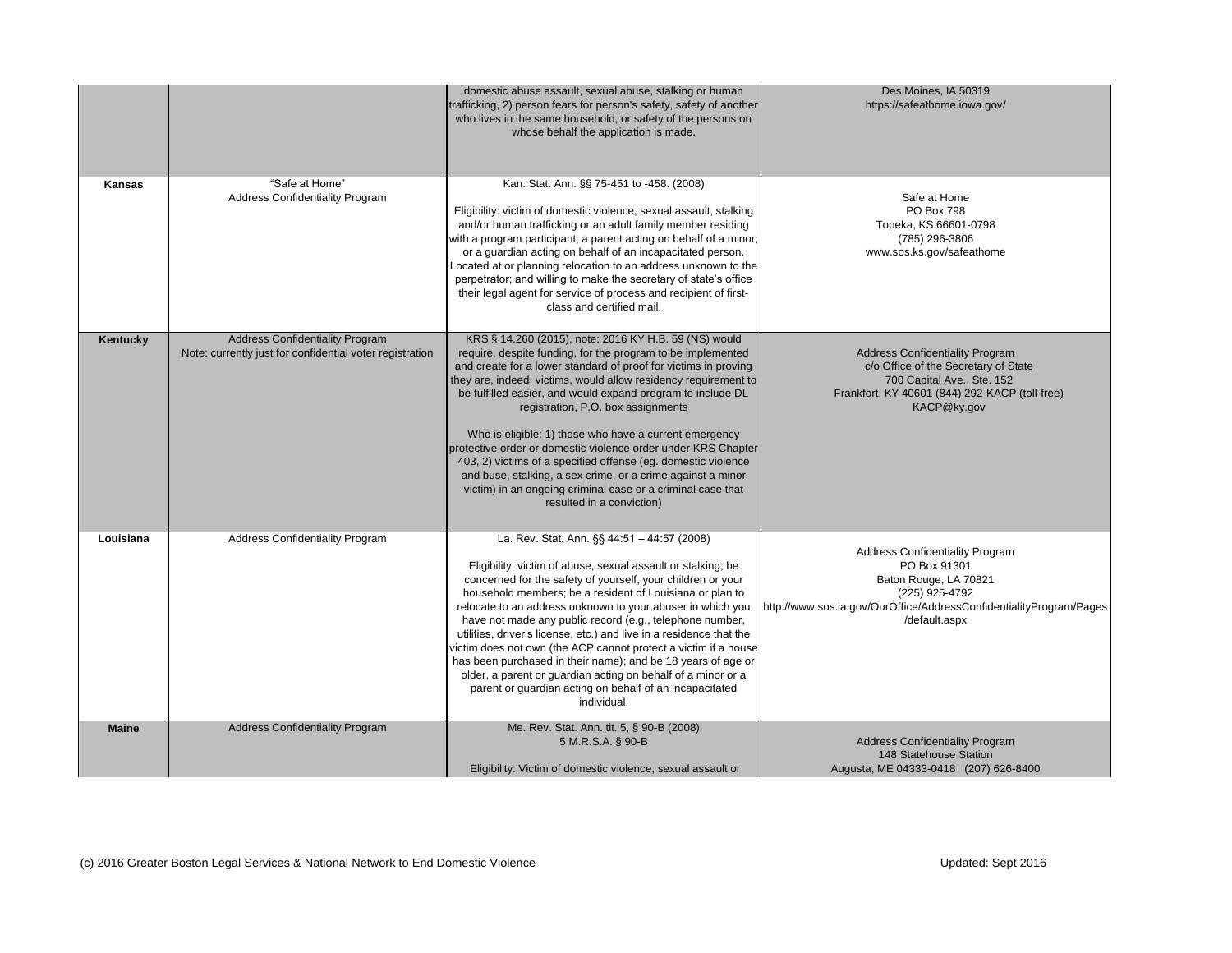Confidentiality Program PO Box 220 ackson, MS 39205 (800) 829-6766 http://www.ago.state.ms.us/index.php/sections/victims/

Safe at Home 995 Annapolis, MD 21404 (800) 633-9657 Ext 3875 state.md.us/acp/safeathome.aspx SoS%20Forms/SafeAtHomeBrochure.pdf Confidentiality Program 0 Chelsea, MA 02150-9120 (866) 723-3233 c.state.ma.us/acp/acpidx.htm haine.gov/sos/acp/index.html

Safe at Home 0 Saint Paul, MN 55117-0370 (866) 723-3035 os.state.mn.us/safe-at-home

|                      |                                                          | stalking relocates or has plans to relocate to an address<br>unknown to the perpetrator and not contained in any public<br>record.<br>Victim completes ACP application with an Application<br>Assistant certified by the Secretary of State. The applicant must<br>declare that disclosure of the applicant's address threatens the<br>safety of the applicant or applicant's children.                                                                                                                                                                                                 | http://www.maine.gov/                                                                                            |
|----------------------|----------------------------------------------------------|-----------------------------------------------------------------------------------------------------------------------------------------------------------------------------------------------------------------------------------------------------------------------------------------------------------------------------------------------------------------------------------------------------------------------------------------------------------------------------------------------------------------------------------------------------------------------------------------|------------------------------------------------------------------------------------------------------------------|
| <b>Maryland</b>      | "Safe at Home"<br><b>Address Confidentiality Program</b> | Md. Code Ann., Fam. Law §§ 4-519 to -530 (West 2009)<br>Eligibility: victim of domestic violence or human trafficking, a<br>parent or guardian of a minor child who fears for the safety of<br>the child, the guardian of a disabled person.<br>Note: does NOT include voter registration, ACP urges<br>particpants who are eligible as voters to apply to vote as<br>absentee voter, and to not use Motor Voter system.                                                                                                                                                                | Safe at H<br>PO Box 2995 Anna<br>(800) 633-965<br>http://www.sos.state.md.us<br>http://sos.maryland.gov/SoS%20Fo |
| <b>Massachusetts</b> | <b>Address Confidentiality Program</b>                   | Mass. Gen. Laws ch. 9A, §§ 1 - 7 (2008)<br>Note: Protective Order Required<br>Eligibility: the applicant must show that disclosure of his or her<br>address threatens the safety of the applicant or the applicant's<br>children. ACP permits program participants to use a substitute<br>mailing address when interacting with government agencies.<br>Substitute address is used as the participant's legal residence,<br>as well as work and/or school address. Consequently,<br>government records may be disclosed to the public without<br>identifying the victim's new location. | <b>Address Confiden</b><br>PO Box 9120 Chelsea<br>$(866)$ 723<br>http://www.sec.state.ma                         |
| <b>Michigan</b>      |                                                          | <b>None</b><br>HOUSE BILL No. 5654, introduced on June 11, 2014, sent to Judiciary Committee, introduced again in 2015 as H.B. No. 4413                                                                                                                                                                                                                                                                                                                                                                                                                                                 |                                                                                                                  |
| <b>Minnesota</b>     | "Safe at Home"<br><b>Address Confidentiality Program</b> | Minn. Stat. §§ 5B.01- 5B.09 (2008)<br>Eligibility: must reside in Minnesota; and<br>be afraid for their personal safety, or be afraid for the safety of<br>their child or ward, or be afraid for the safety of another person<br>with whom they reside.                                                                                                                                                                                                                                                                                                                                 | Safe at <b>F</b><br>PO Box 17370 Saint Pa<br>$(866)$ 723<br>http://www.sos.state.m                               |
| <b>Mississippi</b>   | <b>Address Confidentiality Program</b>                   | Miss. Code Ann. § 99-47-1 (2008)<br>Eligibility: Participants must provide a statement of any existing<br>or pending court order or court action involving the applicant<br>that is related to divorce proceedings, child support, child<br>custody, or child visitation; the court that issued each order or                                                                                                                                                                                                                                                                           | <b>Address Confiden</b><br>PO Box<br>Jackson, M<br>(800) 829<br>http://www.ago.state.ms.us/in                    |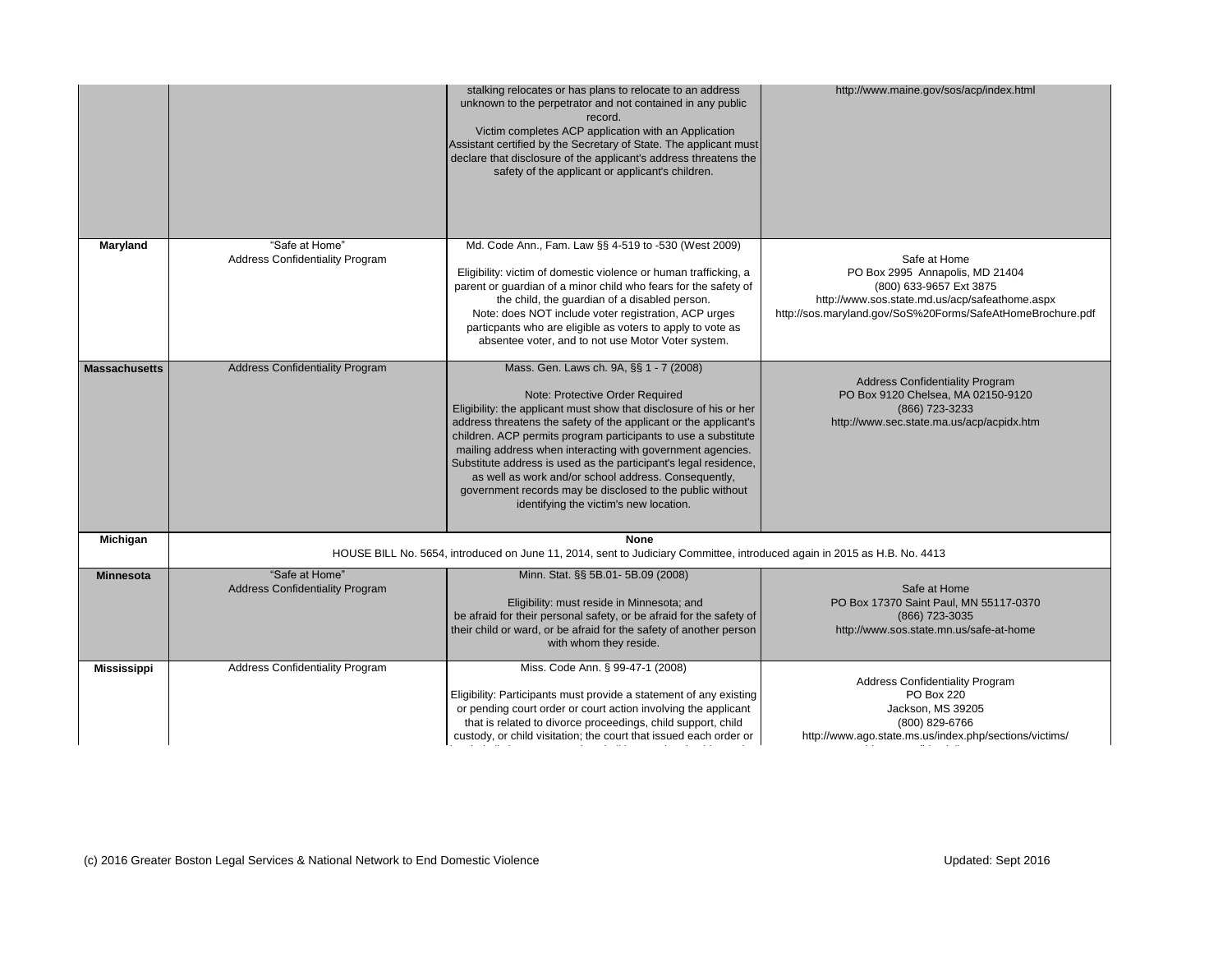Safe at Home PO Box 1409 on City, MO 65102-1409 (866) 509-1409 (Toll-free) AtHome@sos.mo.gov ww.MoSafeAtHome.com

s Confidentiality Program 201410, Helena, MT 59620 (406) 444-5803 ttims/address-confidentiality-program/

s Confidentiality Program 92921, Lincoln, NE 68509 (866) 227-6327 ne.gov/business/acp\_menu.html

dential Address Program PO Box 2743 on City NV 89702-2743 Free: 888-432-6189 Local: 775-684-5707 s/Victims/NVCAP/Confidential\_Address\_Pro gram/

|                 |                                                                | has jurisdiction over an action shall be noted and evidence that<br>the applicant is a victim of domestic violence, sexual assault, or<br>stalking. This evidence shall include at least one (1) of the<br>following: Law enforcement, court or other local, state or<br>federal agency records or files; Documentation from a<br>domestic violence shelter or rape crisis center; or other form of<br>evidence as determined by the Office of the Attorney General.<br>Note: Participant can face fine or imprisonment for fraudulent<br>application                                                                                                                                                                                                                                                                                                                                                                                                                                                                                                                                          | address                                                            |
|-----------------|----------------------------------------------------------------|------------------------------------------------------------------------------------------------------------------------------------------------------------------------------------------------------------------------------------------------------------------------------------------------------------------------------------------------------------------------------------------------------------------------------------------------------------------------------------------------------------------------------------------------------------------------------------------------------------------------------------------------------------------------------------------------------------------------------------------------------------------------------------------------------------------------------------------------------------------------------------------------------------------------------------------------------------------------------------------------------------------------------------------------------------------------------------------------|--------------------------------------------------------------------|
| <b>Missouri</b> | "Safe at Home"<br><b>Address Confidentiality Program</b>       | Mo. Ann. Stat. §§ 589.660 - 589.683 (2009), amended by 2016<br>Mo. Legis. Serv. H.B. 1562 (VERNON'S) (West's No. 34)<br>(expanded for victims of human trafficking)<br>Eligibility: victim of domestic abuse, rape, sexual assault or<br>stalking and fears further violent acts from assailant; Has<br>relocated or is about to relocate to an address unknown to the<br>assailant and that is not already part of any public record; Is a<br>resident of Missouri or is about to become a resident; Has a<br>valid Missouri address where she or he can immediately begin<br>receiving mail; Is an adult person (age 17 years or older) or a<br>parent or guardian acting on behalf of a minor (age 16 years or<br>younger) or incapacitated person; Is willing to designate the<br>secretary of state as her or his legal agent to receive legal<br>documents, service of process and first-class and certified<br>mail; and understands there will be a 5 -to 7-day mail delay as<br>mail first comes to Safe at Home and is then forwarded to her<br>or his confidential mailing address. | Jeffers<br>(866)<br>Safe<br>http://w                               |
| <b>Montana</b>  | "Substitute Address"<br><b>Address Confidentiality Program</b> | Mont. Code Ann. §§ 40-15-115 to 40-15-120 (2008)<br>Eligibility: Application must be notarized and applicant must<br>establish residence in order to apply to program                                                                                                                                                                                                                                                                                                                                                                                                                                                                                                                                                                                                                                                                                                                                                                                                                                                                                                                          | Address<br>PO Box 2<br>https://doj.mt.gov/vic                      |
| <b>Nebraska</b> | <b>Address Confidentiality Program</b>                         | Neb. Rev. St. §§ 42-1201 to 42-1210 (2008)<br>Eligibility: (1) a victim of abuse, sexual assault or stalking who<br>fears for his or her safety, or a parent or guardian applying on<br>behalf of a minor or incapacitated person and (2) a Nebraska<br>resident who has recently relocated to a place unknown to his<br>or her abuser or is planning to move in the near future.                                                                                                                                                                                                                                                                                                                                                                                                                                                                                                                                                                                                                                                                                                              | Address<br>PO Box 9<br>http://www.sos.                             |
| <b>Nevada</b>   | <b>Confidential Address Program</b>                            | Nev. Rev. Stat. § 217.462 (2008)<br>Elgibility: Must provide an application that can produce a copy<br>of an applicable record of conviction, a temporary restraining<br>order or other protective order, that the adult, child or<br>incompetent person has been a victim of domestic violence,<br>sexual assault or stalking before the filing of the application.<br>Includes: Confidential Voter Registration Records; Participants<br>exempt from Jury Duty                                                                                                                                                                                                                                                                                                                                                                                                                                                                                                                                                                                                                               | Confid<br>Carso<br>Toll<br><b>L</b><br>http://ag.nv.gov/Hot_Topics |

## s\_confidentiality\_program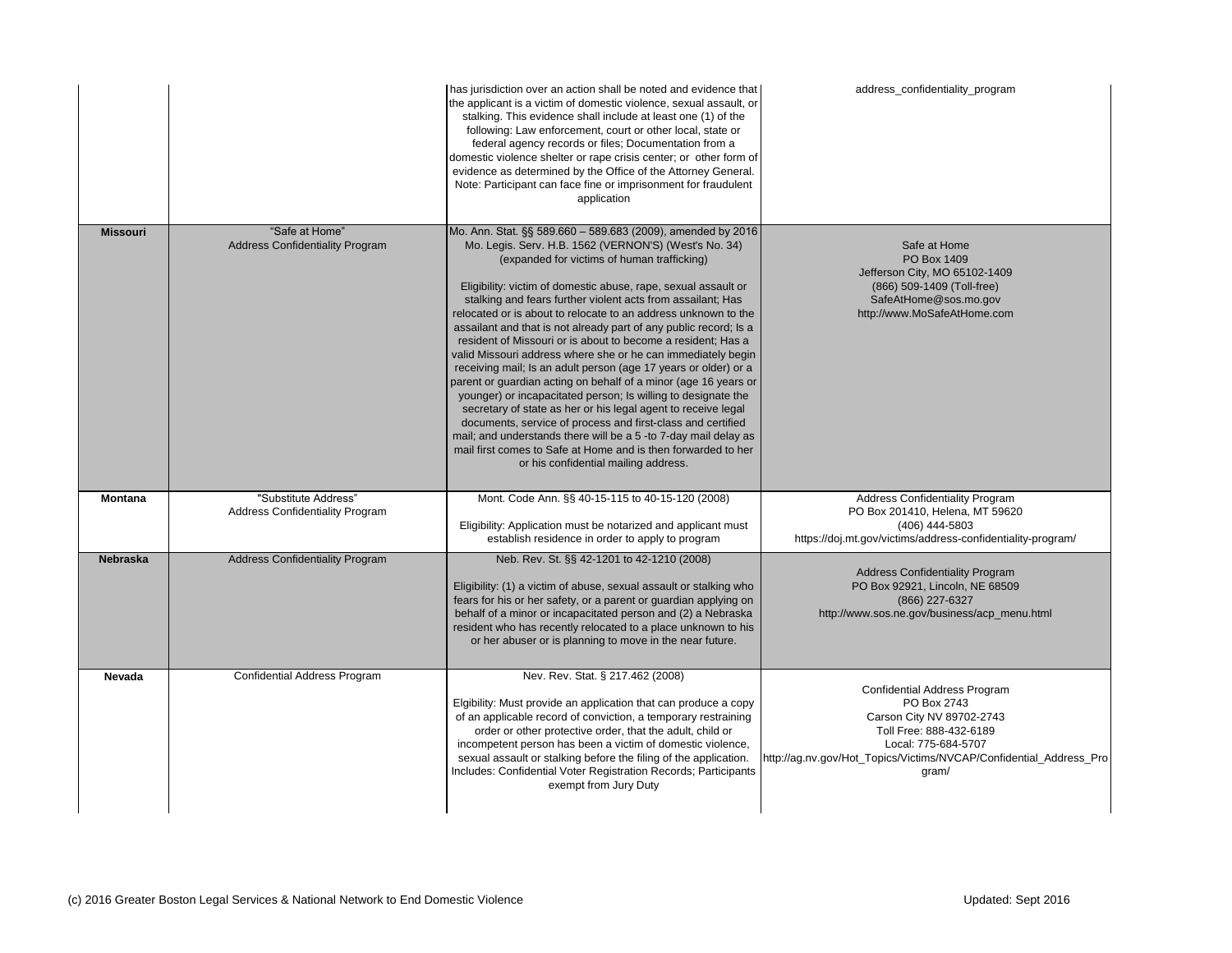| <b>New Hampshire</b> | <b>Address Confidentiality Program</b> | N.H. Rev. Stat. Ann. §§ 7:41 - 7:48 (2008)<br>Eligibility: Should have recently moved or is planning on<br>moving in near future. Should not have created any local or<br>state records using new address they wish to keep confidential.<br>Any adult person, a parent or guardian acting on behalf of a<br>minor or guardian acting on behalf of an incapacitated person,<br>may apply if they are a victim of domestic violence, sexual<br>assault or stalking and meet the eligibility guidelines. Having a<br>restraining order, criminal charges pending or even reporting<br>the abuse to law enforcement are not required in order to<br>participate in the ACP. The law mandates that anyone<br>interested in applying for the program access one of the 14<br>crisis centers in NH for assistance. Note: Class B<br>misdemeanor for false/fraudulent applications.<br>Includes Confidential Voter Registration and allows eligible<br>voters to vote absentee | Address<br>33 Capital S<br>http://www.do                                  |
|----------------------|----------------------------------------|-------------------------------------------------------------------------------------------------------------------------------------------------------------------------------------------------------------------------------------------------------------------------------------------------------------------------------------------------------------------------------------------------------------------------------------------------------------------------------------------------------------------------------------------------------------------------------------------------------------------------------------------------------------------------------------------------------------------------------------------------------------------------------------------------------------------------------------------------------------------------------------------------------------------------------------------------------------------------|---------------------------------------------------------------------------|
| <b>New Jersey</b>    | <b>Address Confidentiality Program</b> | N.J. Stat. Ann. §§ 47:4-1 to 47:4-6 (2009)<br>N.J.A.C. 5:61 (2014)<br>Two services: substitute address and protected records service<br>§5:61-11.1 Confidentiality of voter records information<br>All information related to voter records of program participants<br>shall be confidential and shall not be released without the<br>program participant's expressed written authorization, except<br>as otherwise provided in N.J.S.A. 47:4-1 et seq.<br>Eligibility: a) must be 18 years of age or over, an emancipated<br>minor, a parent or guardian acting on behalf of a minor, or a<br>guardian acting on behalf of an incapacitated person. b) All<br>applicants shall complete a standard application form and an<br>authorization form, which may be obtained from a local<br>domestic violence program.                                                                                                                                                     | Address<br>Departmer<br>1-877-218-9133                                    |
| <b>New Mexico</b>    | <b>Confidential Address Program</b>    | N.M. Stat. §40-13-11 (2008)<br>\$25 Application fee may be waived depending on income<br>Voter registration requests are deemed a permanent absentee<br>ballot request. After becoming participant in CAP, need to<br>register in person in County Clerk's office.                                                                                                                                                                                                                                                                                                                                                                                                                                                                                                                                                                                                                                                                                                      | <b>Confid</b><br>Po<br>S <sub>c</sub><br>http://www.sos.state.nm.u<br>pro |
| <b>New York</b>      | <b>Address Confidentiality Program</b> | McKinney's Executive Law § 108, NY EXEC § 108<br>Note: 2015 New York Assembly Bill No. 5563 would extend to<br>voter registration                                                                                                                                                                                                                                                                                                                                                                                                                                                                                                                                                                                                                                                                                                                                                                                                                                       | Address<br>Alba<br>$(518)$ 47                                             |

 $\mathbb{E}[\mathcal{E}(\mathcal{E})] = \mathbb{E}[\mathcal{E}(\mathcal{E})]$  or domestic violence and who have moved or have moved or  $\mathbb{E}[\mathcal{E}(\mathcal{E})]$ 

Gonfidentiality Program 3t., Concord, NH 03301-6397 (603) 271-1240 i.state.nh.us/victim-assistance ential Address Program ost Office Box 1888 anta Fe, NM 87504 Secretary of State (888) 432-5469 us/Voter\_Information/confidential-addressgram-summary.aspx Confidentiality Program P.O. Box 1110 any, NY 12201-1110 (518) 474-7306; (855) 350-4595 Gonfidentiality Program Int of Children and Families PO Box 207 Trenton, NJ 08625 3 http://www.state.nj.us/njcbw.org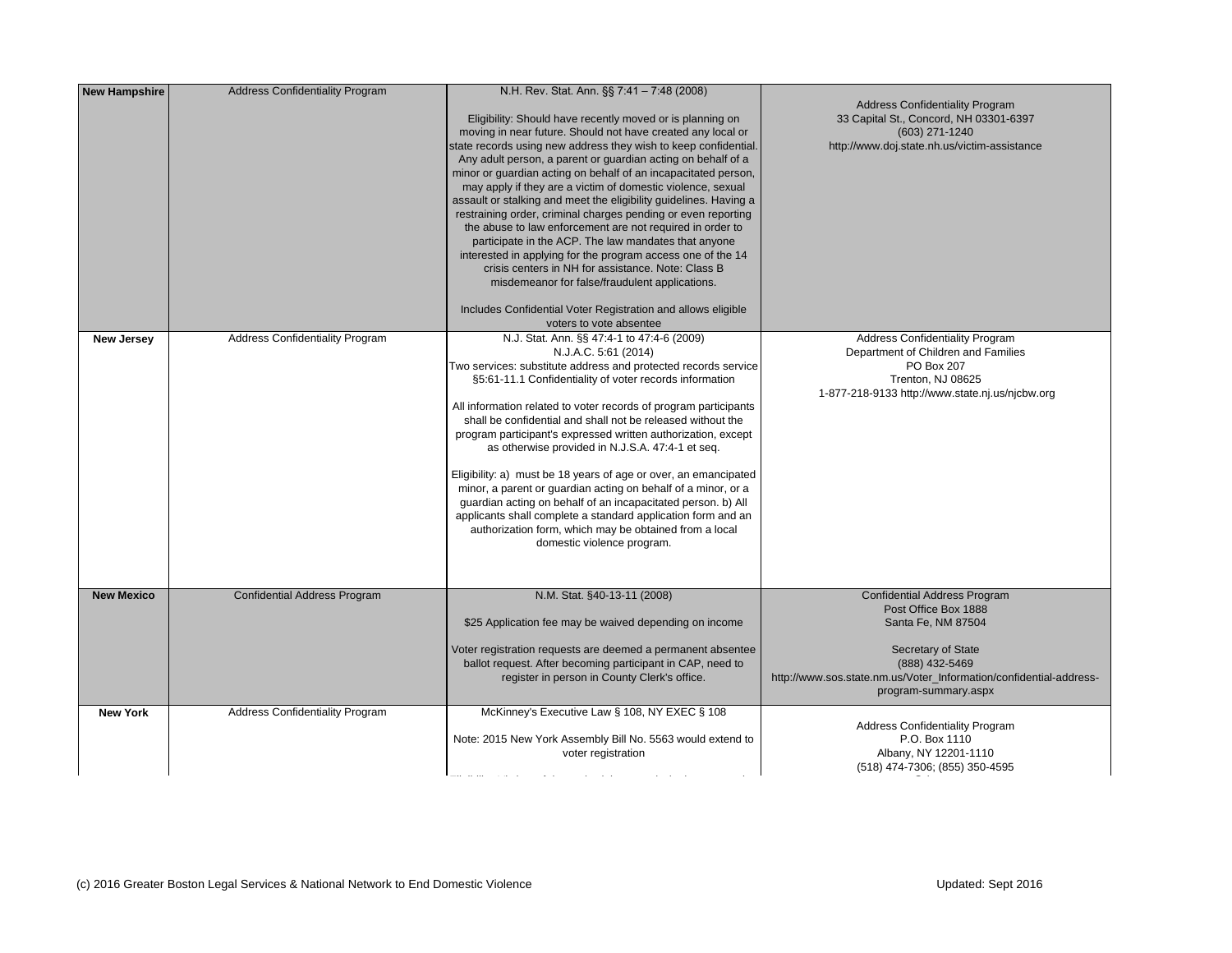Secretary of State tate of North Dakota oulevard Avenue Dept 108 narck ND 58505-0500 Telephone: 701-328-2900 Free: 800-352-0867 v/office-secretary-state/contact-us

etary of State's Office Release here: hio.gov/download?key=5528&format=pdf

s Confidentiality Program ACP PO Box 60189 ma City, OK 73146-0189 I Free:(405) 557-1700 27-7784 (Oklahoma Only) ublic\_Safety/Victim\_Services/Address\_Confi ntiality\_Program.html

|                       |                                                                         | Eligibility: Victims of domestic violence and who have moved or<br>are planning to move to a new location for safety reasons and<br>anyone living in the same household as the victim, such as<br>children, parents or siblings. Once a minor in the household<br>becomes 18, he or she becomes an adult and must complete a<br>new application to continue with the program.                                                                                                                                                                                                                                                                                                                                                                                        | http://www                                                                      |
|-----------------------|-------------------------------------------------------------------------|----------------------------------------------------------------------------------------------------------------------------------------------------------------------------------------------------------------------------------------------------------------------------------------------------------------------------------------------------------------------------------------------------------------------------------------------------------------------------------------------------------------------------------------------------------------------------------------------------------------------------------------------------------------------------------------------------------------------------------------------------------------------|---------------------------------------------------------------------------------|
| <b>North Carolina</b> | <b>Address Confidentiality Program</b>                                  | N.C. Gen. Stat. § 15C-1 et seq. (2008)<br>Voting not covered by ACP, but in some cases is covered by<br>N.C. Gen. Stat. §163-7A G.S.163-82.10<br>Registered voter submit to county board of elections a copy of<br>protective order or ACP card, that voter's name, precinct, and<br>the other data contained in that voter's registration record shall<br>remain a public record; that voter's signed statement submitted<br>under this subsection is a public record but shall be kept<br>confidential as long as the protective order remains in effect or<br>the voter remains a certified program participant in the Address<br>Confidentiality Program; The voter's actual address shall be<br>used for any election-related purpose by any board of elections | Address<br>9099<br>Rale<br>http:                                                |
| <b>North Dakota</b>   | <b>Voter Confidentiality</b>                                            | N.D. Election Law § 16.1-02-07<br>Any individual who has obtained a protection order under<br>section 14-07.1-03 or who is protected by a disorderly conduct<br>restraining order under section 12.1-31.2-01 must be listed in<br>the central voter file with a "secured active" designation. A<br>"secured active" designation means a record maintained as an<br>active voter for pollbook purposes, but otherwise is an exempt<br>record (won't be released as part of pollbook). Designation is<br>removed when order is no longer in effect. Courts translate the<br>orders of protection to the Secretary of State.                                                                                                                                            | <b>St</b><br>600 E Bo<br><b>Bism</b><br>Tele<br>Toll<br>http://sos.nd.gov       |
| <b>Ohio</b>           | <b>Address Confidentiality Program</b><br>(effective September 8, 2016) | 2016 Ohio Laws File 82 (Sub. H.B. 359)<br>Eligibility: victims of domestic violence, menacing by stalking,<br>human trafficking, trafficking in persons, rape, or sexual battery<br>and to allow wireless service account transfer in a domesic<br>violence situation.<br>Includes: confidential voter registration (note: person with a<br>confidential address can only vote via absentee ballot)                                                                                                                                                                                                                                                                                                                                                                  | Secr<br>https://www.legislature.o                                               |
| <b>Oklahoma</b>       | <b>Address Confidentiality Program</b>                                  | OklaStat. tit. 22, § 60.14 (2008)<br>Includes: Confidential Voter Registration; Public Schools<br>required to accept ACP address as valid residential address<br>Participation in the program allows eligible voters to apply to<br>vote as an absentee voter. Neither the participant's name nor<br>address will appear on any list of registered voters made<br>available to the public.                                                                                                                                                                                                                                                                                                                                                                           | Address<br>A<br>Oklahor<br>Toll<br>1-866-22<br>https://www.ok.gov/oag/Pu<br>der |

acp@dos.ny.gov  $v.dos.$ ny.gov/acp/index.html

s Confidentiality Program 9 Mail Service Center eigh, NC 27699-9099 (919) 716-6785 ://www.ncdoj.gov/acp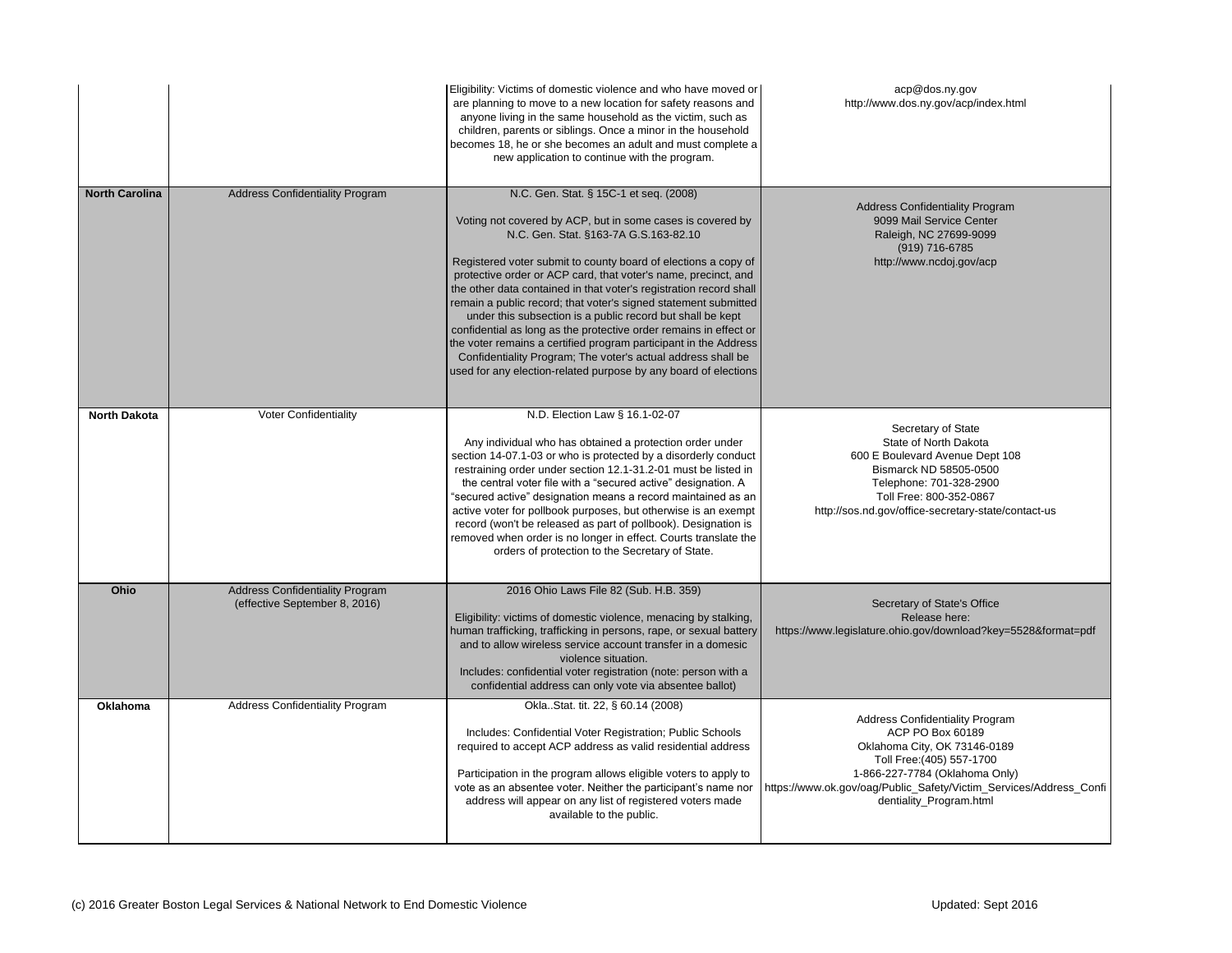|                       | <b>Address Confidentiality Program</b>              | Or. Rev. Stat. §§ 192.820 - 192.868 (2008)                                                                                                                                                                                                                                                                                                                                                                                                                                                                                                            |                                                                                                                                                                                                                         |
|-----------------------|-----------------------------------------------------|-------------------------------------------------------------------------------------------------------------------------------------------------------------------------------------------------------------------------------------------------------------------------------------------------------------------------------------------------------------------------------------------------------------------------------------------------------------------------------------------------------------------------------------------------------|-------------------------------------------------------------------------------------------------------------------------------------------------------------------------------------------------------------------------|
| <b>Oregon</b>         |                                                     | Can apply to register to vote with confidential address in certain<br>cases, like if part of ACP<br>(http://sos.oregon.gov/voting/Pages/homeless-<br>confidential.aspx)                                                                                                                                                                                                                                                                                                                                                                               | <b>Address Confidentiality Program</b><br>PO Box 1108, Salem, OR 97308<br>(503) 373-1323 or toll-free within Oregon only: 1-888-559-9<br>http://www.doj.state.or.us/victims/confidentiality.shtml                       |
|                       |                                                     | Eligibility: lives in Oregon, and a) Is over 18 years old*, and b)<br>Is a victim of domestic violence, sexual assault, stalking, or<br>human trafficking, and c) Has recently relocated (or is about to<br>relocate) to an address unknown to the perpetrator or any<br>government agencies. *Parents or guardians may apply on<br>behalf of incapacitated adults and minor children.                                                                                                                                                                |                                                                                                                                                                                                                         |
| Pennsylvania          | <b>Address Confidentiality Program</b>              | 23 Pa. Cons. Stat. Ann. §§ 6701 - 6713 (2008)<br>Can be used for voter registration: Participants cannot register<br>to vote at the Pennsylvania Department of Transportation<br>(PennDOT) or with other state agencies; program works<br>directly with the county voter registration office. Before an<br>election, ACP participants will receive a ballot and use this<br>ballot to vote. The participant returns the ballot to the director at<br>the county voter registration office.<br>Note: Penalities for providing false information/fraud. | <b>Address Confidentiality Program</b><br>1101 S. Front St. Ste 5200<br>Harrisburg, PA 17104<br>$(800)$ 563-6399<br>http://www.paacp.state.pa.us                                                                        |
| <b>Puerto Rico</b>    |                                                     | <b>None</b><br>Puerto Rico has received some funding and is in the process of attempting to implement a program through the Department of Justice. The hope is implement a program soon.                                                                                                                                                                                                                                                                                                                                                              |                                                                                                                                                                                                                         |
| <b>Rhode Island</b>   | <b>Confidential Voter Registration</b>              | R.I. Gen. Laws §§ 17-28-1 to 17-28-8 (2008)<br>http://webserver.rilin.state.ri.us/Statutes/TITLE17/17-<br>28/INDEX.HTM<br>Note: Must have active RO against someone (either in state or<br>out of state) or a domestic violence no contact order to be a<br>part of program                                                                                                                                                                                                                                                                           | Elections Division- Secretary of State<br>148 W. River St., Providence, RI 02904<br>(401) 222-2340<br>http://www.sos.ri.gov/divisions/Elections/Voters/voter-registi<br>(Confidentiality information at bottom of site) |
| <b>South Carolina</b> |                                                     | <b>None</b>                                                                                                                                                                                                                                                                                                                                                                                                                                                                                                                                           |                                                                                                                                                                                                                         |
| <b>South Dakota</b>   |                                                     | <b>None</b>                                                                                                                                                                                                                                                                                                                                                                                                                                                                                                                                           |                                                                                                                                                                                                                         |
| Tennessee             | <b>Confidential Address for Obtaining Utilities</b> | Tenn. Code Ann. §10-7-504 subdivision (a)(15)(B) [2013]<br>Eligibility requires a valid Protection Order.                                                                                                                                                                                                                                                                                                                                                                                                                                             | Eligible participants should contact their local utility company to                                                                                                                                                     |
| <b>Texas</b>          | <b>Address Confidentiality Program</b>              | Tex. Code Crim. Proc. Ann. art. 56.81 - 56.93 (2008)<br>Note: May be required to have a protective order if Attorney<br>General requires pursuant to §56.83. May use ACP address for<br>voter registration but must register in person and present ID.<br>Can then recieve ballots in mail.                                                                                                                                                                                                                                                           | <b>Address Confidentiality Program</b><br>PO Box 12199 MC-069<br>(888) 832-2322<br>https://www.texasattorneygeneral.gov/victims/acp.shtm                                                                                |
| <b>Utah</b>           |                                                     | <b>None</b>                                                                                                                                                                                                                                                                                                                                                                                                                                                                                                                                           |                                                                                                                                                                                                                         |

| <b>Address Confidentiality Program</b><br>PO Box 1108, Salem, OR 97308<br>(503) 373-1323 or toll-free within Oregon only: 1-888-559-9090<br>http://www.doj.state.or.us/victims/confidentiality.shtml                         |
|------------------------------------------------------------------------------------------------------------------------------------------------------------------------------------------------------------------------------|
|                                                                                                                                                                                                                              |
| <b>Address Confidentiality Program</b><br>1101 S. Front St. Ste 5200<br>Harrisburg, PA 17104<br>(800) 563-6399<br>http://www.paacp.state.pa.us                                                                               |
| epartment of Justice. The hope is implement a program soon.                                                                                                                                                                  |
| Elections Division- Secretary of State<br>148 W. River St., Providence, RI 02904<br>(401) 222-2340<br>http://www.sos.ri.gov/divisions/Elections/Voters/voter-registration<br>(Confidentiality information at bottom of site) |
|                                                                                                                                                                                                                              |
| Eligible participants should contact their local utility company to apply.                                                                                                                                                   |
| <b>Address Confidentiality Program</b><br>PO Box 12199 MC-069<br>(888) 832-2322<br>https://www.texasattorneygeneral.gov/victims/acp.shtml                                                                                    |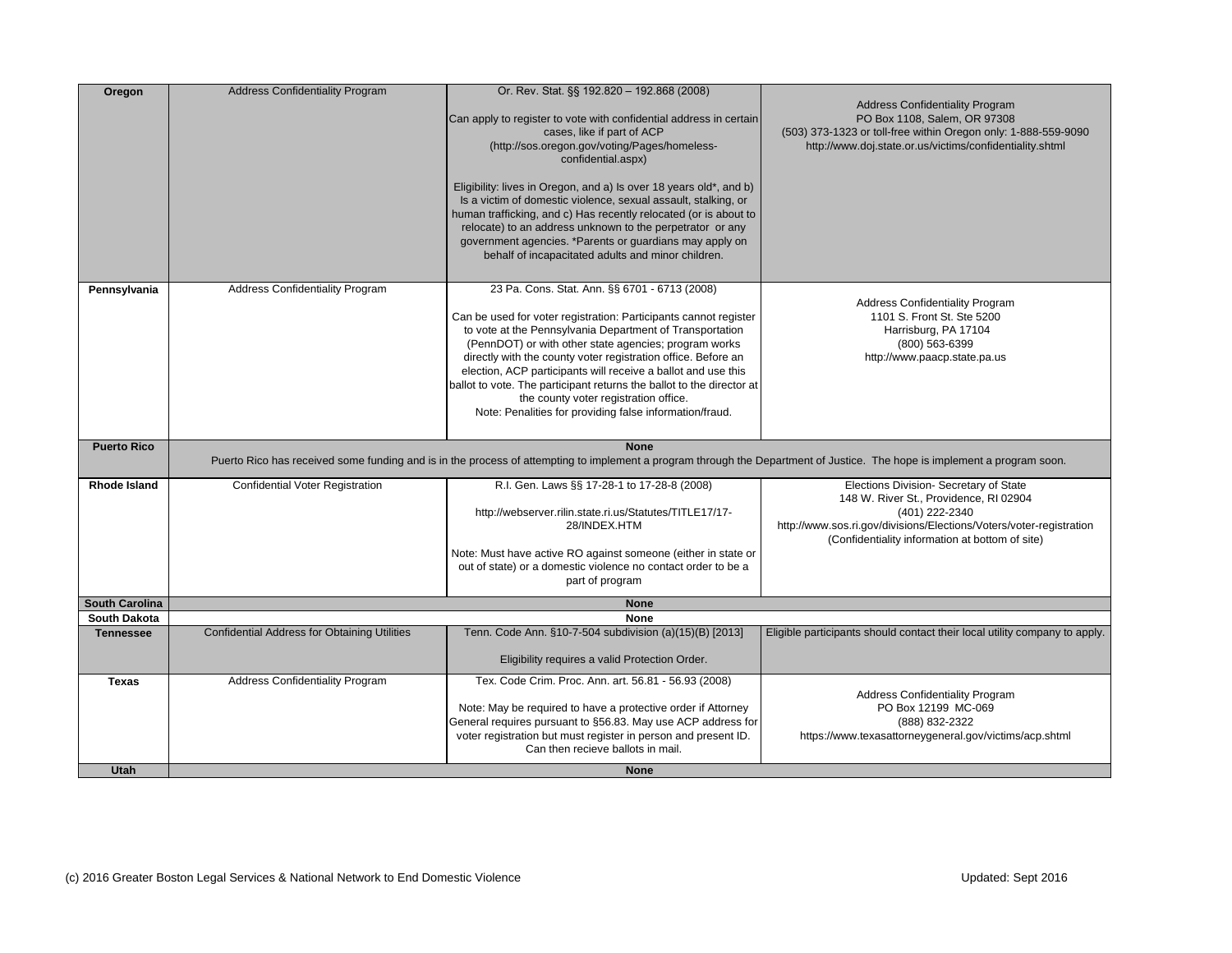| <b>Vermont</b><br>Virginia | "Safe at Home"<br><b>Address Confidentiality Program</b><br><b>Address Confidentiality Program</b> | Vt. Stat. Ann tit. 15, § 1150-1160 (2008)<br>See Vt. Stat. Ann tit. 18, § 5083 (Birth records) & § 5132<br>(Marriage Certificates); Vt. Stat. Ann tit. 17, § 2122 (Voting) & §<br>2126 (Village Checklist) for participants of the ACP<br>Note: Subject to prosecution for knowingly providing false<br>or incorrect information; Participants can vote as Blind<br><b>Ballot Absentee Voter</b><br>Eligibility: Victim of domestic violence, sexual assault, or<br>stalking; who has: Relocated or is about to relocate to an<br>address unknown to the perpetrator; Not created any<br>government records with their new address; Is a resident of VT<br>or is about to become a resident; Is at least 18 years old, an<br>emancipated minor, or a parent or guardian acting on behalf of<br>a minor or incapacitated person; Is willing to designate the<br>secretary of state as their agent to receive legal documents<br>and first-class mail; and can manage with a two- to five-day<br>mail delay (since mail first comes to Safe at Home and is then<br>forwarded).<br>Va. Code. Ann. § 2.2-515.2.(2011)* | Mont<br>800-43<br>https://www.se                                                         |
|----------------------------|----------------------------------------------------------------------------------------------------|--------------------------------------------------------------------------------------------------------------------------------------------------------------------------------------------------------------------------------------------------------------------------------------------------------------------------------------------------------------------------------------------------------------------------------------------------------------------------------------------------------------------------------------------------------------------------------------------------------------------------------------------------------------------------------------------------------------------------------------------------------------------------------------------------------------------------------------------------------------------------------------------------------------------------------------------------------------------------------------------------------------------------------------------------------------------------------------------------------------------|------------------------------------------------------------------------------------------|
|                            |                                                                                                    | May apply to voting<br>(http://www.oag.state.va.us/images/DomViolence/DV_2014/Su<br>mmaryofACPforjuly01_2014.pdf) "Participant may request that<br>the ACP substitute P.O. Box address in lieu of his/her actual<br>street address on public voting records. The ACP participant<br>should be cautioned that, although the residential address will<br>not be made readily available on certain publicly available lists,<br>the residential address may still appear on other voter<br>documents, including the application itself, that may be subject<br>to public inspection, as permitted by law."<br>To apply for participation in the ACP, you must complete an<br>application through your local domestic violence program.<br>To access ACP application online, must have password.                                                                                                                                                                                                                                                                                                                       | Address<br>Richmo<br>http://www.oag.state<br>violence/add<br>Attor<br>202<br><b>Rich</b> |
| <b>Virgin Islands</b>      |                                                                                                    | <b>None</b>                                                                                                                                                                                                                                                                                                                                                                                                                                                                                                                                                                                                                                                                                                                                                                                                                                                                                                                                                                                                                                                                                                        |                                                                                          |
| Washington                 | <b>Address Confidentiality Program</b>                                                             | Wash. Rev. Code §§ 40.24.010 - 40.24.090 (2008)<br>Includes: Confidential Voter Registration and Confidential<br>Marriage License Records                                                                                                                                                                                                                                                                                                                                                                                                                                                                                                                                                                                                                                                                                                                                                                                                                                                                                                                                                                          | Address<br><b>PO Box 257</b><br>(800) 822<br>http://                                     |
| <b>West Virginia</b>       | <b>Address Confidentiality Program</b>                                                             | W.Va. Code §§ 48-28A-101 to 48-28A-110 (2008)<br>Participants may use the ACP substitute address for: Voting,<br>West Virginia driver's licenses or ID cards, applying for and<br>receiving child support, & enrolling their children in public<br>school; Application is made in person at a local domestic<br>violence, sexual assault or victim service program located<br>throughout the state by an approved application assistant.<br>Misdemeanor crime to provide false information.                                                                                                                                                                                                                                                                                                                                                                                                                                                                                                                                                                                                                        | Address<br>PO Box 5399<br>(304) 558-6000 (Sec of<br>http://www.sos.wv.go                 |

Safe at Home PO Box 1568 pelier, VT 05601-1568 (802) 828-0586 39-8683 (Vermont only)  $Rc.\text{state.vt.us/safe-at-home.aspx}$ **Confidentiality Program** P.O. Box 1133 ond, Virginia 23218-1133 804-786-2071 .va.us/programs-initiatives/domesticdress-confidentiality-program rney General's Office 2 North Ninth Street mond, Virginia 23219 Gonfidentiality Program , Olympia, WA 98507-0257 (360) 753-2972 2-1065 (Washington only) /www.sos.wa.gov/acp/ **Confidentiality Program** P. Charleston, WV 25361-0399 State office) or (866) 767-8683 (for ACP office) v/public-services/acp/Pages/acp.aspx acp@wvsos.com